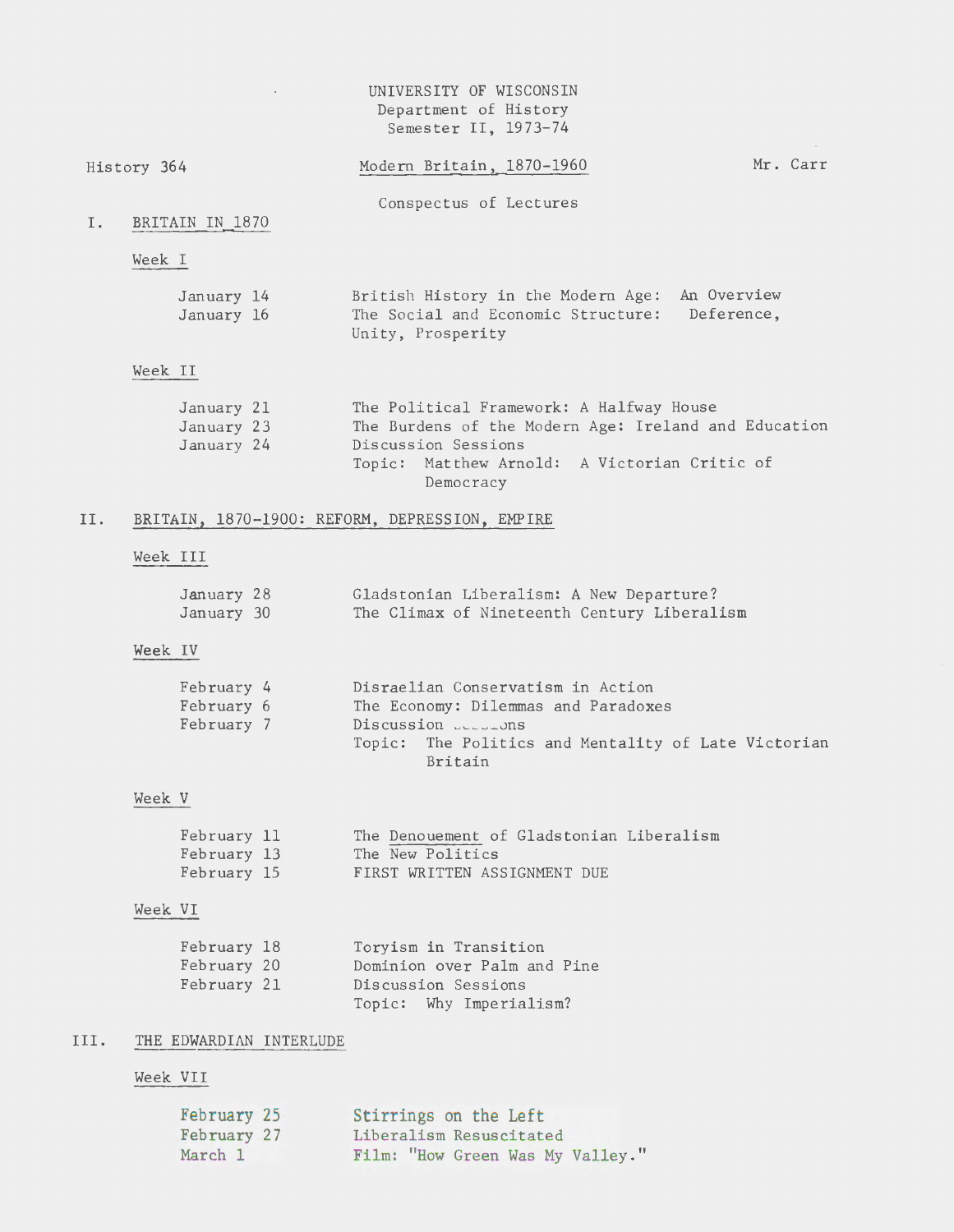IV.

 $\bar{\beta}$  $\bar{\mathcal{A}}$ 

| Week VIII |                                  |                          |                                                                                                                                                                                               |
|-----------|----------------------------------|--------------------------|-----------------------------------------------------------------------------------------------------------------------------------------------------------------------------------------------|
|           | March 4<br>March 6               |                          | A Liberal State in Crisis and War<br>The Unexpected Revolution: The Women's Movement.<br>GUEST LECTURER: Mrs. Diane Worzala                                                                   |
|           | March 7                          |                          | Discussion Sessions<br>Topic: Why Did the Liberal Party Collapse?                                                                                                                             |
|           |                                  | BRITAIN BETWEEN THE WARS |                                                                                                                                                                                               |
| Week IX   |                                  |                          |                                                                                                                                                                                               |
|           |                                  | March 11<br>March 13     | The Politics of the New Day<br>The General Strike and Its Aftermath                                                                                                                           |
| Week X    |                                  |                          |                                                                                                                                                                                               |
|           | March 18<br>March 20             |                          | The Great Depression<br>Distributism: An English Variant of Populism<br>GUEST LECTURER: Mr. J. M. Thorn                                                                                       |
|           | March 21                         |                          | Discussion Sessions<br>Topic: British Culture between the Wars and After                                                                                                                      |
| Week XI   |                                  |                          |                                                                                                                                                                                               |
|           | March 25<br>March 27             |                          | A State of Funk<br>The Causes of World War II<br>GUEST LECTURER: Mr. Kirk Willis                                                                                                              |
| Week XII  |                                  |                          |                                                                                                                                                                                               |
|           | April 1<br>April 3<br>April 5    |                          | Britain at War<br>The Welfare State Comes of Age: The National Health<br>The Nationalized Industries                                                                                          |
|           | Week XIII                        |                          |                                                                                                                                                                                               |
|           | April 8<br>April 10              | April $12 - 21$          | SECOND WRITTEN ASSIGNMENT DUE<br>"Winston Churchill"<br>Film:<br>Spring Vacation                                                                                                              |
| Week XIV  |                                  |                          |                                                                                                                                                                                               |
|           | April 22<br>April 24<br>April 25 |                          | Toryism through Crisis and Transition<br>Tellies, Teddies, and Semi-detacheds.<br>Discussion Sessions<br>Topic: Britain in the 1950's $\&$ 60's: The Culmination<br>of a Historical Tradition |
| Week XV   |                                  |                          |                                                                                                                                                                                               |
|           | April 29<br>May 1                |                          | The Travails of the Labour Government<br>The Burdens of the 1970's: The Economy,<br>the<br>trade unions, and the Irish                                                                        |
|           | May 3                            |                          | Britain in 1974: The Meeting of Past and Future                                                                                                                                               |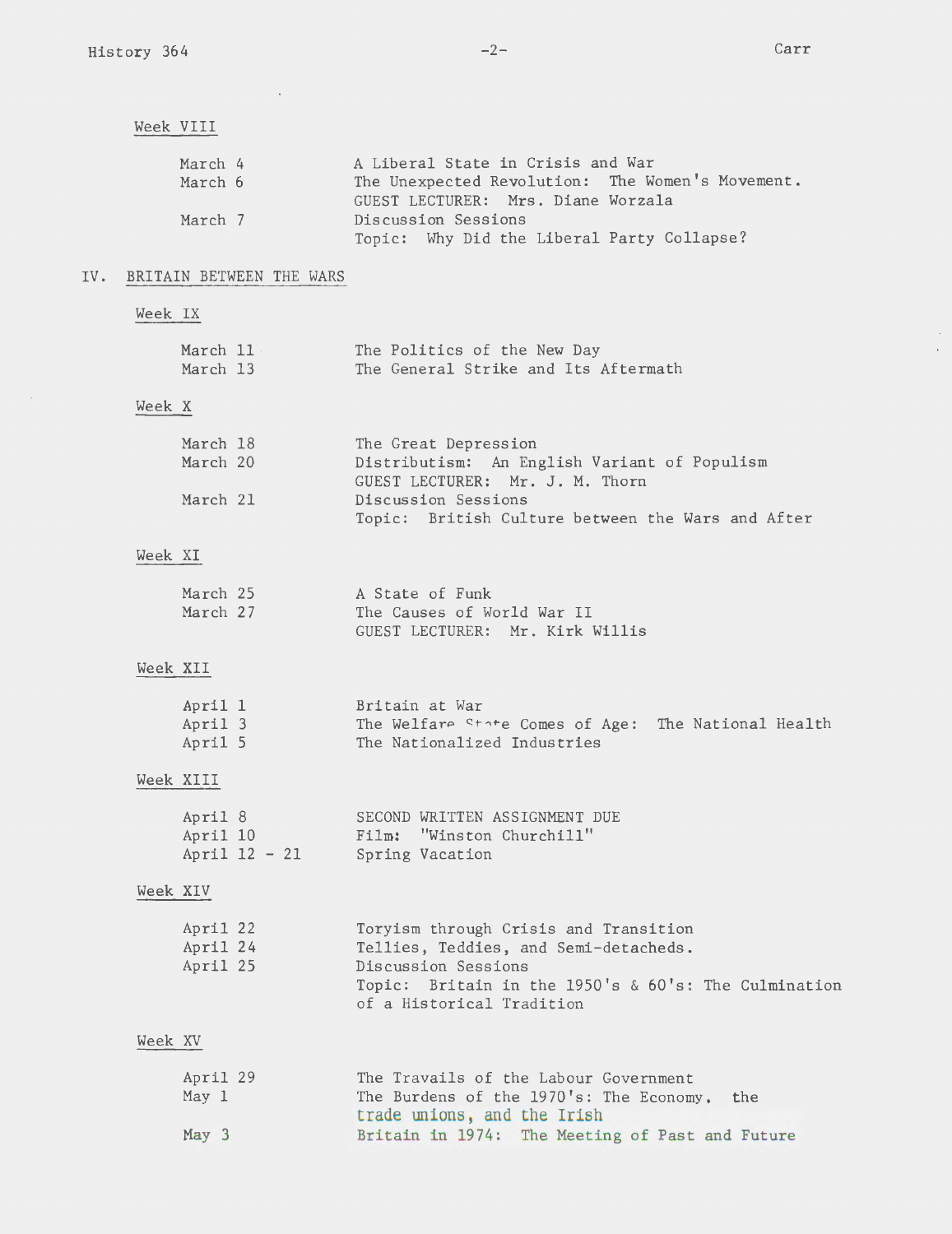#### READING

The reading listed under Option I is basic reading and constitutes the minimum required reading for undergraduates. Any student is welcome to do as much additional reading in the books listed under Option II as he cares to do. Graduate Students are required, in addition, to read at least four of the books listed under Option II, spaced evenly throughout the course. This is the minimum reading required of students in the course.

All students are asked to do the reading under Option I for discussion sessions, so that there will be a common basis for discussion. But except for these works, a student may do any or all of his reading from Option II that he desires. According to their needs, students should feel perfectly free to do the reading under Option I for one week or under Option II for another.

ALL STUDENTS ARE URGED TO KEEP UP WITH THE READING WEEK BY WEEK

#### Week I

OPTION I:

R. K. Webb, Modern England, Chapter 8 and Appendices 2, 3, and 4. Matthew Arnold, Culture and Anarchy, pp. 1-97.

#### OPTION II:

W. G. Hoskins, The Making of the English Landscape, chapters 7-10. David Spring, The Administration of the Landed Estate in the Nineteenth Century. Asa Briggs, Victorian Cities. E. P. Thompson on Mayhew in Victorian Studies, XI (1967), 41-62. John Pimlott, The Englishman's Holiday. M. Hewitt, Wives and Mothers in Victorian Industry. H. S. Goodhart-Rendel, English Architecture Since the Regency: An Interpretation (In the Art Library). J. H. Clapham, An Economic History of Modern Britain, Vol. II, Chap. 3, 6, 12. William Ashworth, An Economic History of England, 1870-1939, chap. 1, 2, 3.

Week II: Discussion Sessions

Matthew Arnold, Culture and Anarchy, pp. 98-212. Discussion to be on entire work.

Additional Optional Reading: T. Carlyle, Shooting Niagra Noel Annan, Leslie Stephen H. Taine, Notes on England Henry James, English Hours Any of John Ruskin's later works, especially the following: Unto This Last The Ethics of the Dust The Crown of Wild Olives Time and Tide, by Weare and Tyne G. B. Shaw, Ruskin's Politics J. S. Mill, The Subjection of Women, introduction by W. R. Carr.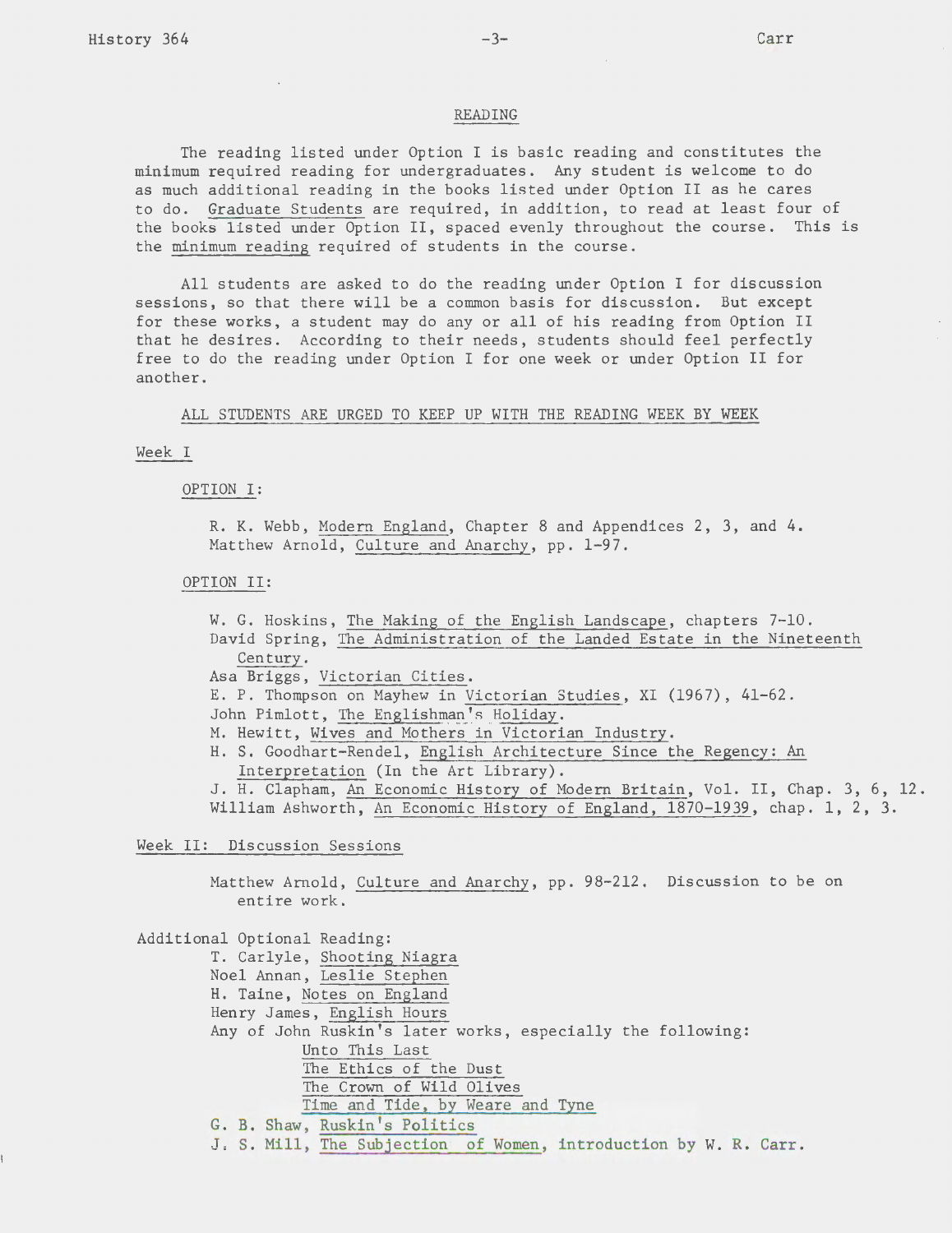#### Week III

Option I:

Samuel H. Beer, British Politics in the Age of Collectivism, Introduction, Chapters 1 and 2.

Option II. One of the following:

- P. Magnus, Gladstone, Chapters 9, 10, 11.
- P. Knaplund, Gladstone's Foreign Policy, as much as you care to read, and especially chapters 1, 2, 3, and 5.
- R. T. Shannon, Gladstone and the Bulgarian Agitation, preferably entire but especially chapters 1, 5, 6, and 8.

Kenneth 0. Morgan, Wales in British Politics, 1868-1922. Robert Kelley, The Transatlantic Persuasion, chapters on the Background of Liberalism and on Gladstone, and if possible the

rest of the book as well. Brian Harrison, Drink and the Victorians

Week IV: Discussion Sessions

Option I:

- For undergraduates, the discussion will focus on S. Beer, Chapter 3, plus the sections assigned for Week III, and on Tennyson, Locksley Hall and Locksley Hall Fifty Years After.
- Graduate Students are asked, in addition to reading the above works, to explore further into late Victorian Politics and mentality. Please begin this exploration by reading enough in Kelley, The Transatlantic Persuasion, to familiarize yourself with his definition of liberalism, his basic interpretation of Gladstone, and his method of writing comparative history. Then, in the time available, continue your study by reading any of the works assigned under Option II for Weeks III and IV. The last half of G. M. Young, Victorian England, is especially recommended.

Option II: At Least One of the Following:

E. J. Feuchtwanger, Disraeli, Democracy, and the Tory Party R. B. McDowell, British Conservatism, 1832-1914, especially chapters 3 & 4. Royden J. Harrison, Before the Socialists Paul Smith, ed. Lord Salisbury on Politics Robert Blake, The Conservative Party from Peel to Churchill, chap. 4 & 5. G. M. Young, Victorian England: Portrait of An Age

### Week V:

FIRST WRITTEN ASSIGNMENT DUE -- NO READING.

Week VI: Discussion Session:

Option I:

Discussion sessions for both graduates and undergraduates will focus on Robin Winks, British Imperialism. Students who are using Webb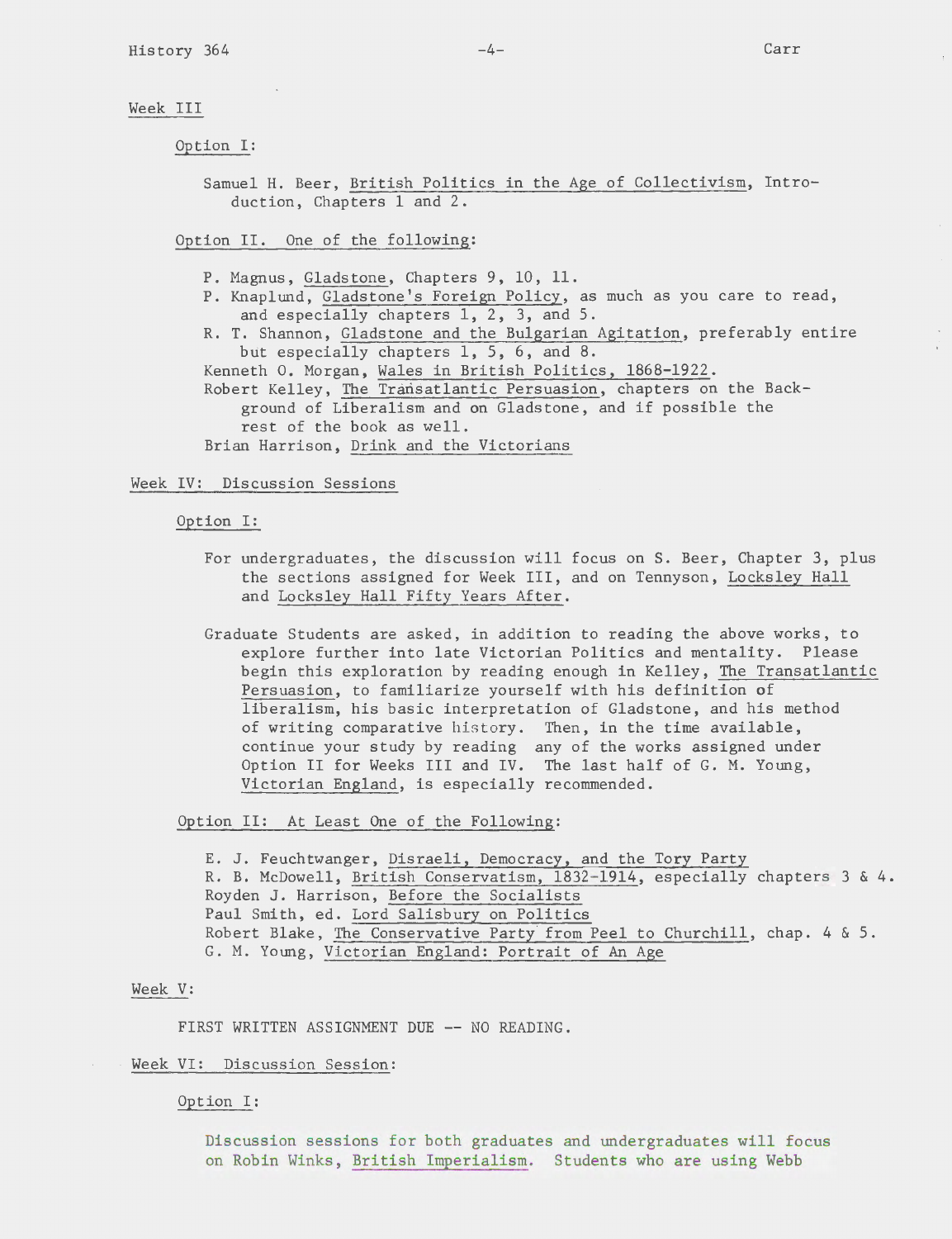are also asked to read chapter 10, part I, "The Tory Hegemony."

Option II:

Any book or reasonable number of articles listed in Wink's bibliography; or additional reading in books listed for Week IV, option II.

## Week VII:

Option I:

Webb, chapter 10, section II, "The Liberal Resurgence." Henry Pelling, A Short History of the Labour Party, chapters 1-5.

## Option II: At Least One of the Following:

Bernard Semmell, Imperialism and Social Reform Beatrice Webb, My Apprenticeship H. Pelling, Origins of the Labour Party G. B. Shaw, ed. Fabian Essays Roy Jenkins, Mr. Balfour's Poodle E. H. Phelps Brown, Growth of British Industrial Relations, 1905-1914.

#### Week VIII: Discussion Sessions

#### Option I:

Discussion Sessions for both undergraduates and graduates will focus on Joe A. Thompson, The Collapse of the British Liberal Party

#### Option II:

Any book or reasonable number of articles listed in Thompson's bibliography.

#### Week IX

#### Option I:

Webb, chapter 12, sections 1, 2, and 3. Robert Graves, The Long Weekend (selections to be announced in class).

#### Option II:

Maurice Cowling, The Impact of Labour 1920-24, The Beginning of Modern British Politics.

- D. E. Butler, The Electoral System in Great Britain since 1918
- A. J. Youngson, The British Economy, 1920-1957
- J. M. Keynes, The Economic Consequences of the Peace
- Brian Simon, Education and the Labour Movement, 1870-1920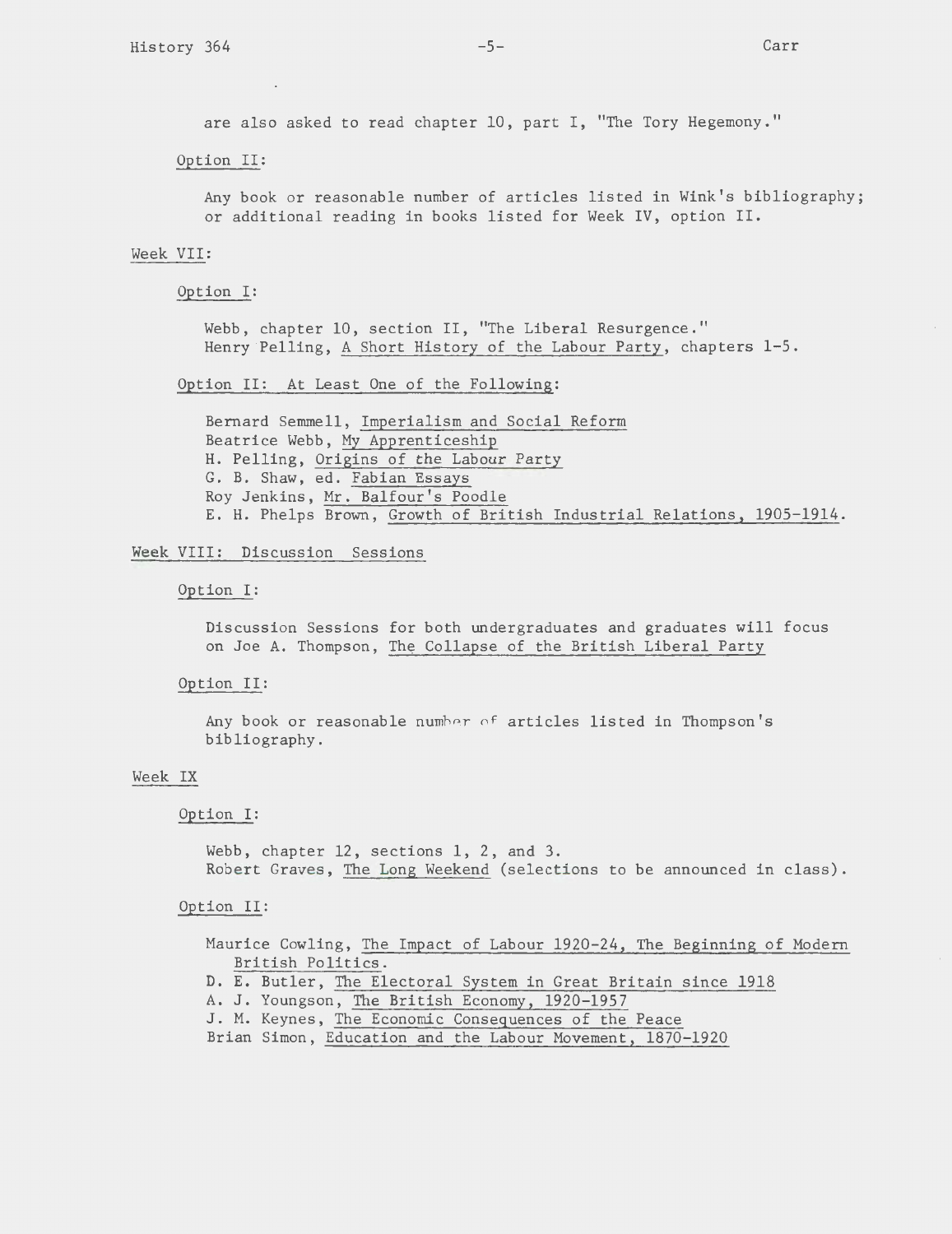## Option I:

Discussion sessions for both undergraduates and graduates will focus on Richard Hoggart, The Use of Literacy and on Graves and Hodges, The Long Weekend.

Option II: At least one of the following:

K. Hutchinson, The Decline and Fall of the British Capitalism R. Skidelsky, Politicians and the Slump: the Labour Government of 1929-31 Marian Bowley, Housing and the State, 1919-1945 J. M. Keynes, Essays in Persuasion Any book listed under Week IX, option II not yet read that covers this period.

## Week XI:

## Option I:

Webb, chapter 12, sections 4 and 5. D. Thomson, England in the Twentieth Century (Use especially as a review).

## Option II:

Mark Abrams, The Condition of the British People, 1911-1945 F. S. Northedge, The Troubled Giant: Britain Among the Great Powers, 1916-1939 Michael Foot, Aneurin Bevan R. W. Lyman, "The Conflict Between Socialist Ideals and Practical Politics between the Wars, sournal of British Studies, V, 1965. Harold Nicolson, Volume I of his diaries.

### Week XII:

## Option I:

Webb, Chapter 13 Beer, British Politics (Selections to be announced in class)

## Option II:

W. E. Robson, Problems of Nationalized Industry C. R. Atlee, The Labour Party in Perspective R. McKenzie, British Political Parties George Orwell, Animal Farm or 1984 D. C. March, The Social Structure of England, 1871-1951

## Week XIII:

SECOND WRITTEN ASSIGNMENT DUE -- NO READING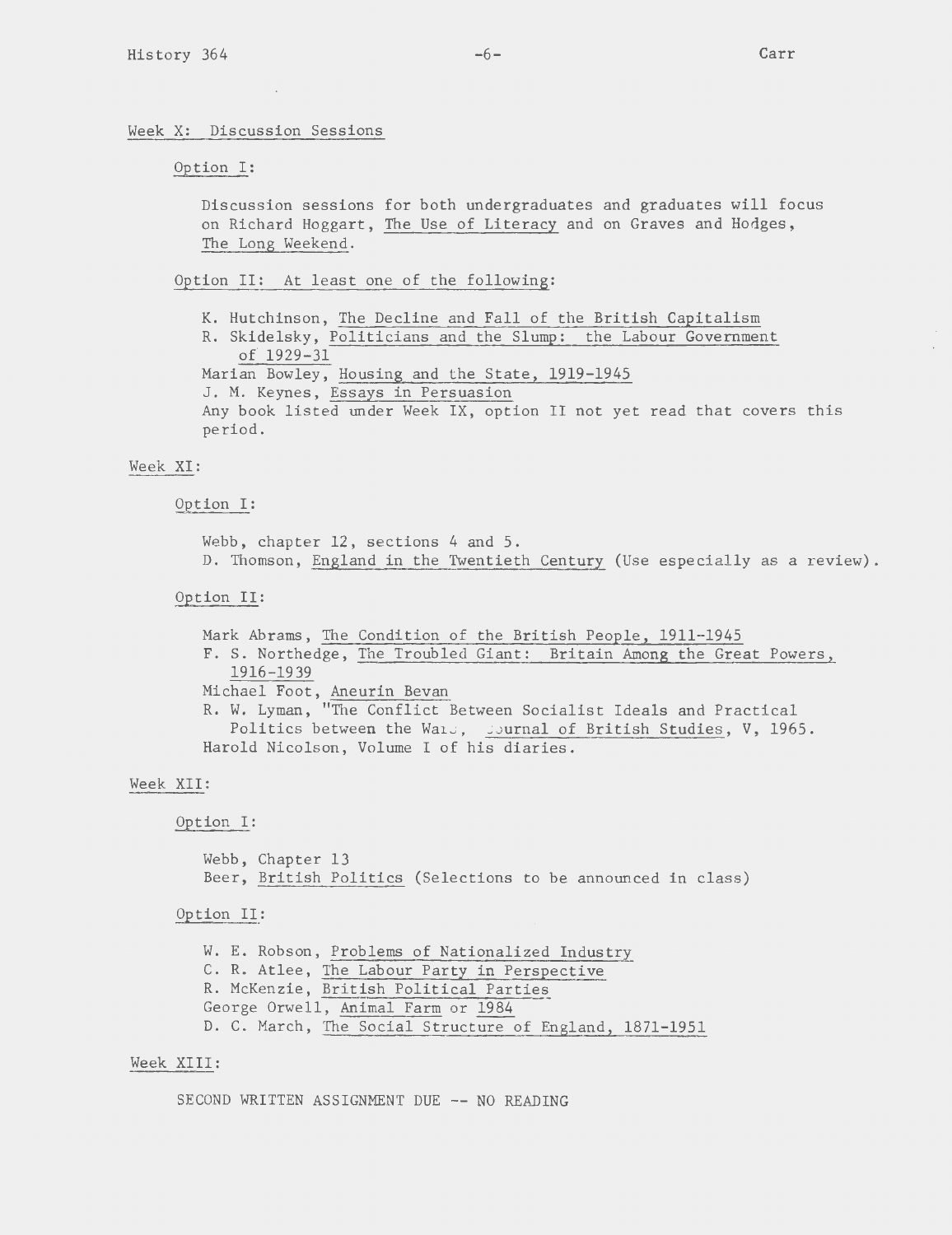Week XIV: Discussion Sessions:

Option I:

The Discussion sessions for both undergraduates and graduates will focus on John Osborne, Look Back in Anger and on selections from Anthony Sompon's The Anatomy of Britain Today which will be announced in class.

Option II:

- R. H. S. Crossman, New Fabian Essays
- F. S. Northedge, British Foreign Policy: The Process of Readjustment, 1945-1961
- C. Driver, The Disarmers
- F. Parkin, Middle-Class Radicalism
- Martin Harrison, Trade Unions and the Labour Party since 1945
- V. L. Allen, Trade Unions and the Government
- Any of the Nuffield Studies of General Elections in the Post World War II period.

Week XV: Review: No assigned Option I reading

Option II: At least one of the following:

R. A. Butler, Memoirs Harold Wilson, The Labour Government, 1964-1970 George Brown, In My Way

## ORGANIZATION OF THE COURSE

#### Meetings

(N.B.: STUDENTS ARE EXPECTED TO ATTEND ALL MEETINGS OF THE COURSE EXCEPT WHEN PREVENTED BY ILLNESS)

There will be two lectures a week and, ordinarily, one two hour discussion session every two weeks. Several films have also been scheduled. They will ordinarily be shown at the third lecture hour.

On Weeks when no discussions or films are scheduled, students are urged to use the third lecture hour to do one or more of the following things:

- 1. To write short (2-4 page) essays on the reading or one of the lecture topics for the week. The instructor will read and correct these essays, but not grade them. This activity is particularly intended for those students who would like to improve their writing--an accomplishment which can be achieved in no other way than by consistent practice.
- 2. To do extra reading on topics related to the course, either chosen from the optional list or on topics of the student's choice selected in consultation with the instructor.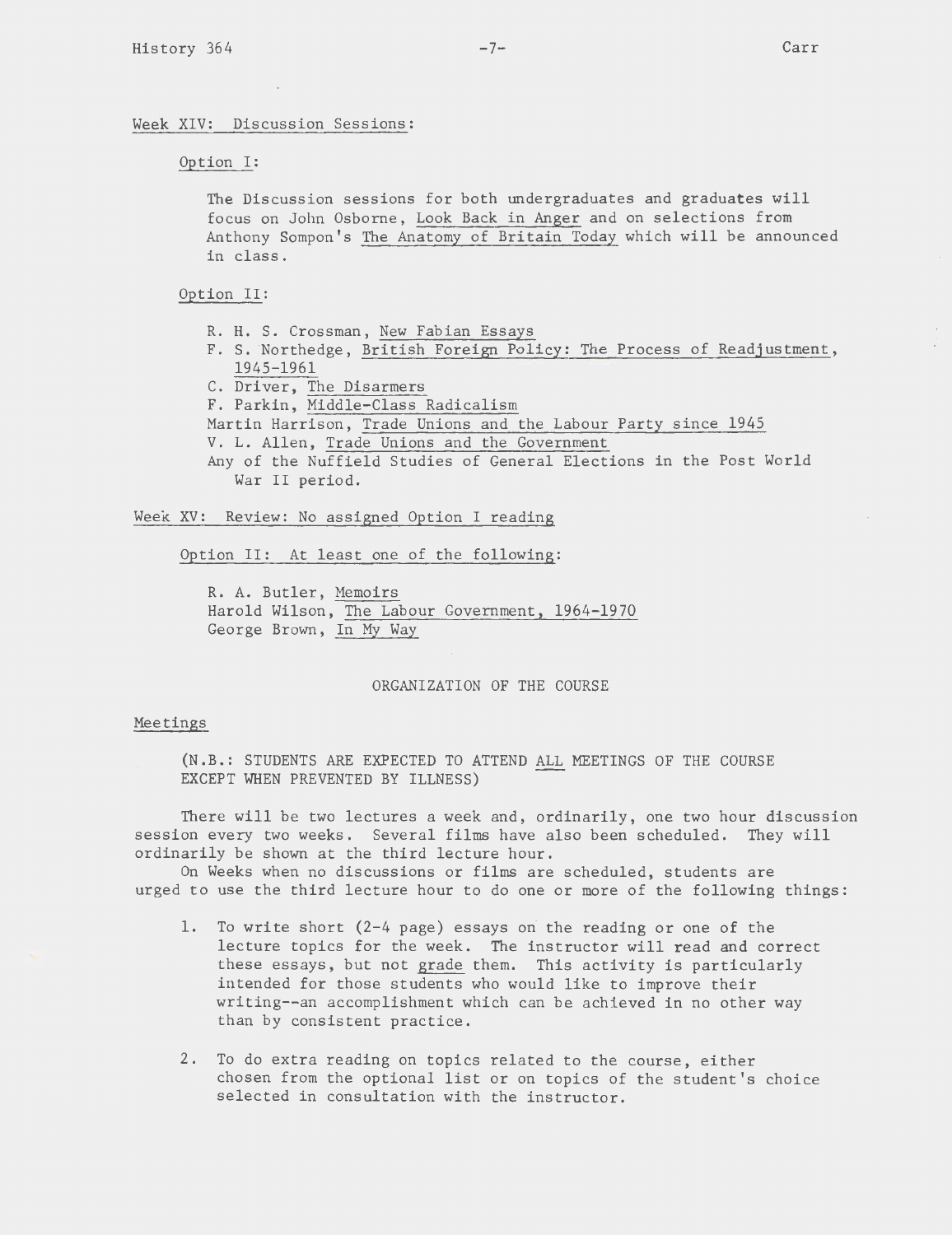$\bar{\rm T}$ 

3. To gain a knowledge of the visual impact of Britain. The following sources are recommended:

N. Pevsner, The Buildings of England (A volume on each county) A Visual History of Modern Britain The Illustrated London News (excellent)

4. To become acquainted with the important British newspapers and periodicals of social and political comment which are published today. Suggested sources:

> The Times The Observer The Daily Express The Guardian The Spectator The Economist The New Statesman New Society Times Literary Supplement The Sunday Times

## Discussion Sessions

Discussion sessions will usually, though not invariably, be held every two weeks and will be led by the instructor. They will focus on the readings assigned, but opportunity will also be provided for questions and for general discussion of problems raised in the course. The purposes of the discussion sessions are to examine controversial issues in British history from 1870 to the present; to acquaint students with the various materials and techniques by which historians have investigated British history; and to provide training in the formulation of historical problems and in the drawing of inferences from historical evidence. The readings have been selected with these aims in view.

AS INDICATED BY THE FACT THAT THE INSTRUCTOR WILL CONDUCT THEM, THE DISCUSSION SESSIONS ARE AN INTEGRAL PART OF THE COURSE. STUDENTS ARE EXPECTED TO ATTEND THEM WITHOUT FAIL AND ARE RESPONSIBLE FOR THE READINGS ASSIGNED AND FOR ANY MATERIAL PRESENTED DURING THE SESSION.

The quality (not the quantity) of students' participation in discussion will account for approximately 10% of the final course grade. By quality is meant the following: (1) Command of the reading; (2) general interest and curiosity; and (3) improvement through the semester in ability to analyze material and to use it creatively, with emphasis not on an absolute standard, but on progress.

Obviously, these three criteria presuppose attendance. To make sure they understand the material, students who must unavoidably miss a session are encouraged to turn in a six to eight page interpretive essay on the assigned reading, which the instructor will comment on and if necessary, discuss in person.